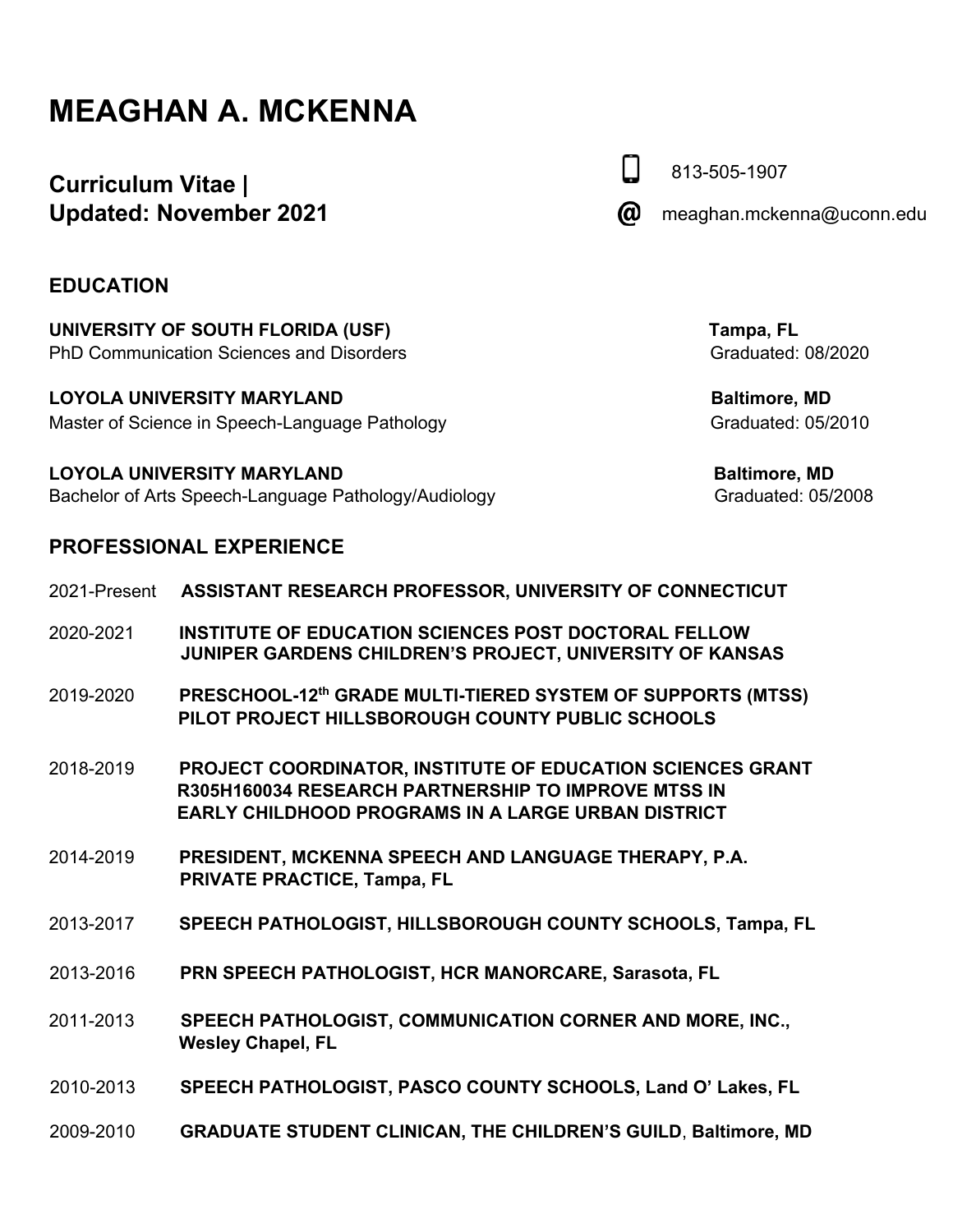## **FELLOWSHIPS, AWARDS, & HONORS**

| 2020      | Selected Protégé, Pathways Program, American Speech-Language-Hearing<br><b>Association Research Mentoring Network.</b> |
|-----------|------------------------------------------------------------------------------------------------------------------------|
| 2017-2020 | <b>Graduate Student Success Fellowship, USF</b>                                                                        |
| 2017      | American Association for Teaching and Curriculum Conference Scholarship                                                |
| 2017-2020 | <b>Conference Travel Grants, USF</b>                                                                                   |
| 2017      | <b>Expertise Best Speech Pathologists in Tampa</b>                                                                     |
| 2006      | Student Liaison Fall Study Abroad Program, Monash University, Melbourne, AUS                                           |
| 2004-2008 | All Academic Team, Metro Atlantic Athletic Conference, Loyola University Maryland                                      |
| 2004-2008 | Athletic Scholarship NCAA Division I Women's Tennis, Loyola University Maryland                                        |

## **PUBLICATIONS**

#### **PEER-REVIEWED MANUSCRIPTS**

- Greenwood, C., Higgins, S., **McKenna, M.**, Buzhardt, J., Walker, D., Ai, J., Irvin, D., Grasley-Boy, N. (revise and resubmit; under review). Remote use of Individual Growth and Development Indicators (IGDIs) for infants and toddlers. *Journal of Early Intervention*.
- **McKenna, M.**, Goldstein, H., & Dedrick, R. (revise and resubmit; under review). Development and initial validation of an early elementary writing rubric to inform instruction for kindergarten and first grade students. *Assessment for Effective Intervention.*
- **McKenna, M.**, Soto, X., Cheng, K., Haynes, L., Osorio, A., & Altshuler, J. (2021). Initial development of a national survey on remote learning in early childhood during COVID-19: Establishing content validity and reporting successes and barriers. *Early Childhood Education Journal.* https://doi.org/10.1007/s10643- 021-01216-y
- **McKenna, M.**, Goldstein, H., Soto, X., Cheng, K., Troia, G. & Ferron, J. (2021). Supplemental intervention improves writing performance of first grade students: A single case experimental design evaluation. *Journal of Educational Research, 114* (3), 278-293. https://doi.org/10.1080/00220671.2021.1923450
- **McKenna, M.**, Castillo, J., Goldstein, H., Cheng, K., & Dedrick, R. (2021). Speech language pathologists' involvement in multi-tiered system of supports (MTSS): Advances in interprofessional practice. *Language, Speech, and Hearing Services in Schools, 52,* 597-611. https://doi.org/10.1044/2020\_LSHSS-20-00084
- Smith, S.A., Seitz, S.R., Koutnik, K. H., **McKenna, M.**, & Garcia, J. N. (2020). The "work" of being a bilingual: Exploring effects of forced language switching on language production and stress level in a real-world setting. *Applied Psycholinguistics, 41*(3), 701-725. https://doi.org/10.1017/S0142716420000259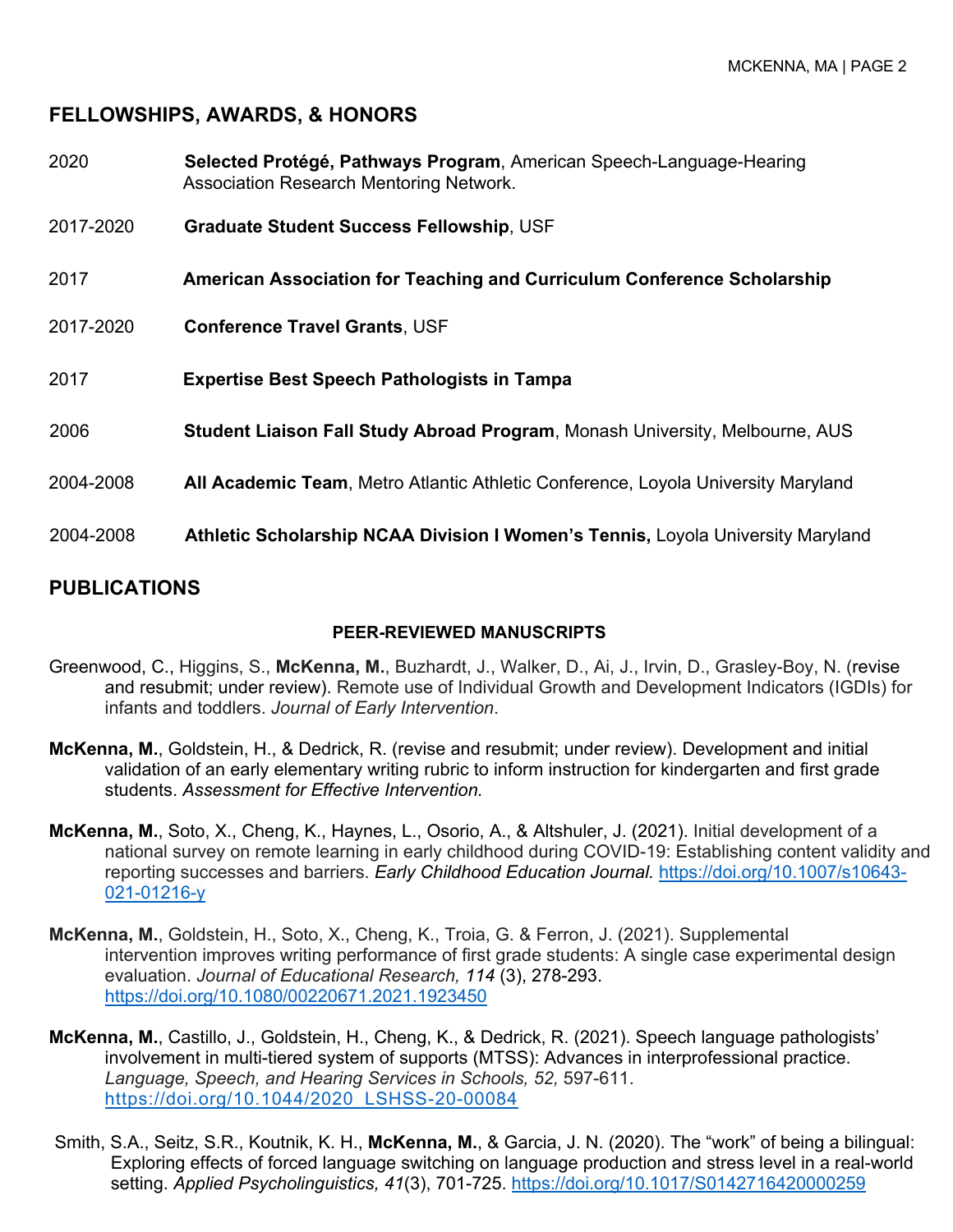- Soto, X., Seven, Y., **McKenna, M.**, Madsen, K., Peters-Sanders, L., Kelley, E., Goldstein, H. (2020). Iterative development of a home review program to promote preschoolers' vocabulary skills: Social validity and learning outcomes. *Language, Speech, and Hearing Services in Schools, 1-19.*  https://doi.org/10.1044/2019\_LSHSS-19-00011
- Goldstein, H., **McKenna, M**., Barker, R. M., & Brown, T. H. (2019). Research–practice partnership: Application to implementation of multitiered system of supports in early childhood education. *Perspectives of the ASHA Special Interest Groups*, *4*, 38-50. https://doi.org/10.1044/2018\_PERS-ST-2018-0005
- Castillo, J. M., Wolgemuth, J. R., Ginns, D. S., Latimer, J., Scheel, N., **McKenna, M**., ... & Jenkins, A. (2018). Protocol for the systematic review of research on professional learning to promote implementation of a multitiered system of support in education. *BMJ Open*, *8*(11), 1-8 e024057. https://dx.doi.org/10.1136/bmjopen-2018-024057
- Preis, J., & **McKenna, M.** (2014). The effects of sensory integration therapy on the verbal expression and engagement in children with autism. *International Journal of Therapy and Rehabilitation, 21*(10), 476-486.

#### **BOOK CHAPTERS & RESEARCH RELATED PRODUCTS**

- Permuth, S., Robinson, D., **McKenna, M.**, & Silver, S. (2017). Epilogue: Special issue of the ELPR church state law in public education institutions. In Dayton, J. & Levin, H. (Eds.), *Education Law & Policy Review (*pp. 118-130). Athens, GA: Wisdom Builders Press.
- Robinson, D., Permuth, S., & **McKenna, M.** (2017). Trinity Lutheran Church of Columbia, Inc. v. Comer, 582 U.S.: Governments are not allowed to discriminate against churches that would otherwise qualify for public funding solely because they are religious institutions. *School Law Reporter Educational Law Association, 59*(8), 176-178.

#### **PRODUCTS IN PREPARATION**

- Latimer, J., **McKenna, M.**, Castillo, J., Wolgemuth, J., Hite, R. (2021). Facilitators and barriers of professional learning for multi-tiered system of supports implementation. Manuscript in preparation.
- **McKenna, M.**, Cheng, K., Goldstein, H., Brown, T.H., & Barker, R.M. (2021). Effects of job-embedded professional development to promote implementation of multitiered system of supports on preschoolers' academic outcomes. Manuscript in preparation.
- **McKenna, M.**, Castillo, J., Trafficante, A., Hoff, M., Ventura, A., & Brown, T.H. (2021). Elementary multi-tiered system of supports pilot case study. Manuscript in preparation.
- **McKenna, M.** & Goldstein H. (2021). Teaching writing starting in kindergarten: Effects of a tier 2 intervention. Manuscript in preparation.

## **PRESENTATIONS**

- **McKenna, M.,** Hoff, M., Haynes, E., & Gordon, R. (November, 2021). *Potential Roles of SLPs in Advancing Early Intervention and Prevention within Multi-Tiered System of Supports*. Virtual Seminar presented at the annual convention of the American Speech-Language-Hearing Association.
- Soto-Boykin, X., **McKenna, M.**, Larson, A., &. Julbe-Delgado, D. (November, 2021). *Adding Confidence to our CCCs: Creating Professional Development for SLPs Assessing & Treating Bilingual Children.* Virtual Seminar presented at the annual convention of the American Speech-Language-Hearing Association.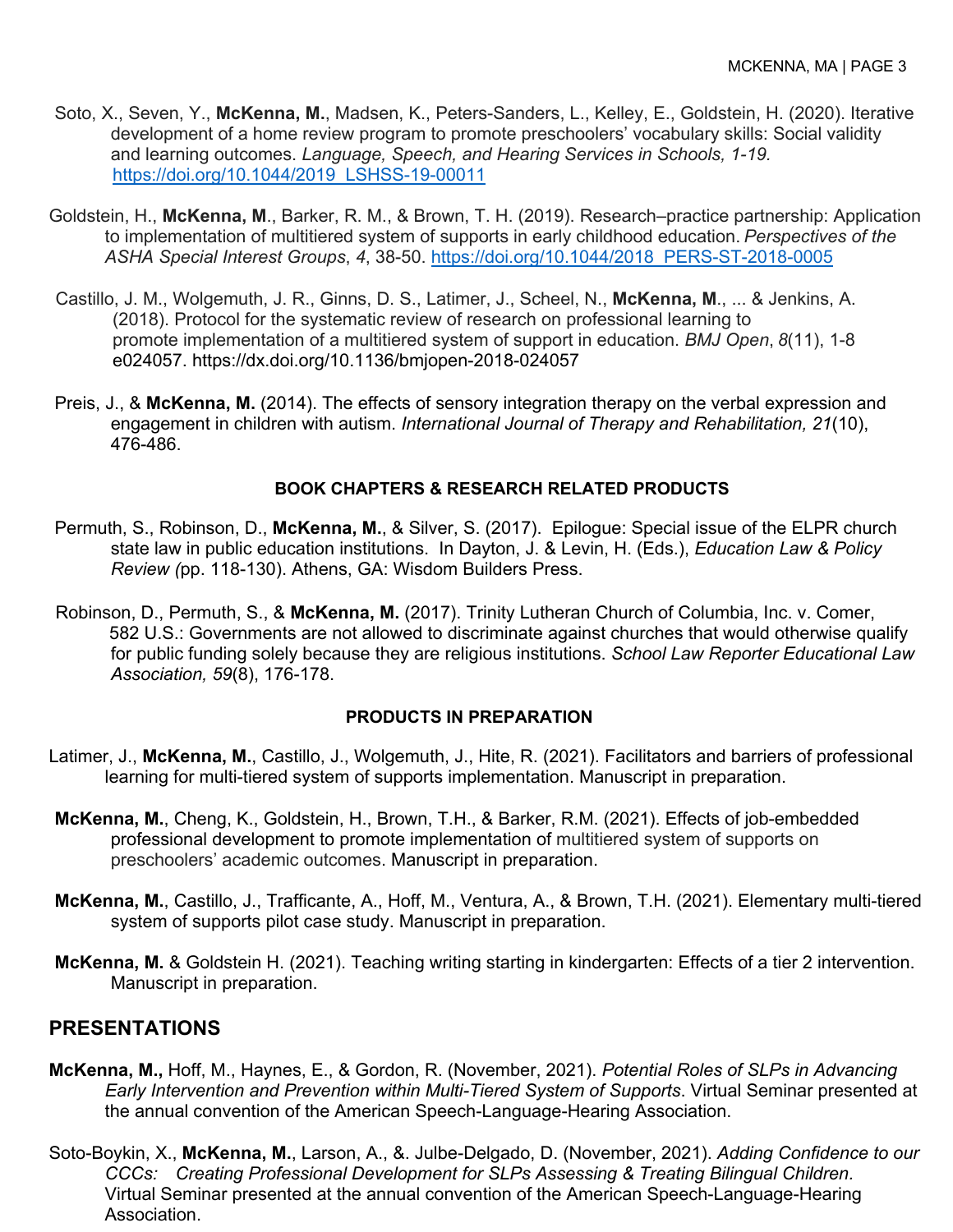- **McKenna, M.,** Haynes, E., & Gordon, R. (September, 2021). *Promoting Collaboration from the School Site to the District Level*. Seminar presented at the Virtual Division for Early Childhood Conference.
- **McKenna, M.,** Soto-Boykin, X., & Haynes, E. (September, 2021). *Adapting to Remote Learning in Early Childhood: Lessons Learned.* Seminar presented at the Virtual Division for Early Childhood Conference.
- **McKenna, M.**, Higgins, S., Buzhardt, J., Walker, D., Irvin, D., Greenwood, C., Ai, J., & Grasley-Boy, N. (September, 2021). *Remote Progress Monitoring Assessment in Early Childhood Intervention.* Poster presented at the Virtual Division for Early Childhood Conference.
- **McKenna, M.** & Soto-Boykin, X. (April, 2021). *Adapting to Remote Learning in Early Childhood Education: National Survey on COVID-19.* Poster presented at Virtual Society for Research in Child Development Conference.
- **McKenna, M.**, Dedrick, R., & Goldstein, H. (April, 2021). *Development and Initial Validation of a Rubric to Identify Kindergarten and First Grade Students at Risk for Writing Difficulty*. Poster presented at Virtual Society for Research in Child Development Conference.
- **McKenna, M.** & Soto, X. (December, 2020). *Adapting to Remote Learning in Early Childhood Education: Lessons Learned from a National Survey on COVID-19.* Seminar presented at the Virtual Reimagining Education Opportunities for Achievement, Equity, and Justice in a Post-Pandemic World Conference.
- **McKenna, M.,** Soto, X., & Goldstein, H. (December, 2020). *Teaching Writing Starting in Kindergarten: Effects of a Tier 2 Intervention*. Poster presented at the Virtual National Research Conference on Early Childhood.
- **McKenna, M.** & Goldstein H. (November, 2020). *Potential Roles of SLPs in Advancing Early Intervention and Prevention within Multi-Tiered System of Supports*. Proposal accepted at the American Speech-Language-Hearing Association annual convention, San Diego, CA. (Conference Canceled)
- **McKenna, M.** & Goldstein H. (November, 2020). *Strategies for Targeting Writing During Small Group Therapy Sessions Beginning in Kindergarten.* Proposal accepted at the American Speech-Language- Hearing Association annual convention, San Diego, CA. (Conference Canceled)
- **McKenna, M.** & Goldstein H. (November, 2020). *Refining a Rubric to Identify Kindergarten and First Grade Students at Risk for Writing Difficulty*. Proposal accepted at the American Speech-Language- Hearing Association annual convention, San Diego, CA. (Conference Canceled)
- **McKenna, M.,** Soto, X., & Goldstein, H. (July, 2020). *Teaching Writing Starting in Kindergarten: Effects of a Tier 2 Intervention*. Proposal accepted at the Society for the Scientific Study of Reading Annual Conference, Newport Beach, CA. (Conference Canceled)
- **McKenna, M.,** Soto, X., & Goldstein, H. (February, 2020). *Teaching Writing Starting in Kindergarten: Effects of a Tier 2 Intervention*. Poster presented at Conference on Research Innovations in Early Intervention, San Diego, CA.
- **McKenna, M.**, & Goldstein, H. (November, 2019). *Effects of a Tier 2 Intervention on the Writing Performance of First Grade Students.* Poster presented at the annual convention of the American Speech-Language-Hearing Association, Orlando, FL.
- **McKenna, M.**, & Goldstein, H. (November, 2019). *Collaborating to Improve Multi-Tiered System of Supports/ Response to Intervention Implementation in Elementary School.* Technical Session presented at the annual convention of the American Speech-Language-Hearing Association, Orlando, FL.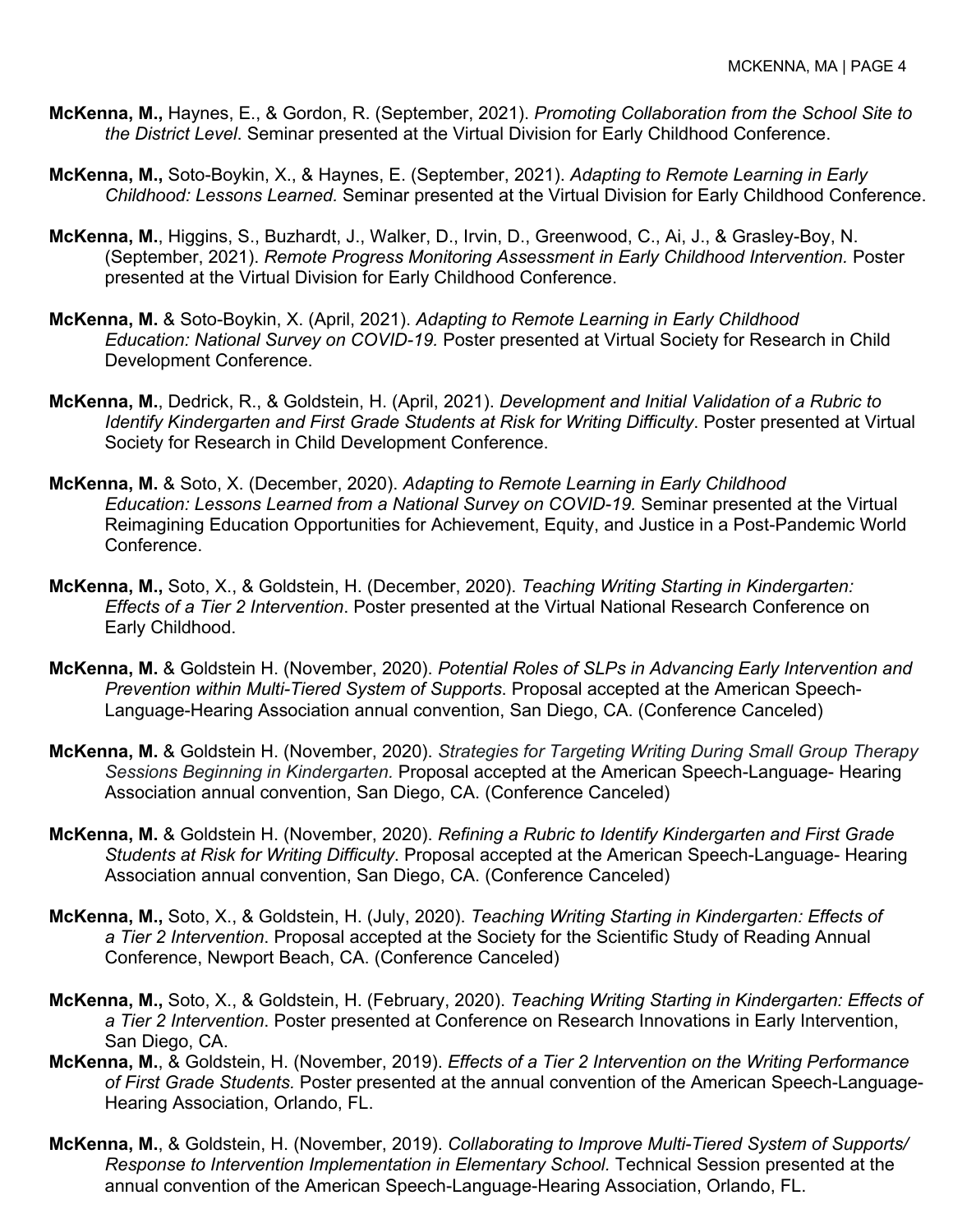- **McKenna, M.**, Osorio, A., Brown, T.H., Keenan, K. & Goldstein, H. (November, 2019). *Cultivating an Environment of Interprofessional Practice from the School Site to the District Level.* Seminar presented at the annual convention of the American Speech-Language-Hearing Association, Orlando, FL.
- **McKenna, M.**, Black, L., Manwaring, J., McFadden, E., Show, S. (April, 2019). *The Ready Community.* Seminar presented at the Early Learning Symposium hosted by Regional Educational Laboratory Southeast, Tampa, FL.
- **McKenna, M.** & Goldstein, H. (November, 2018). *Speech-Language Pathologists Contributing to Multi*-Tiered *System of Supports: Advances in Interprofessional Practice*. Seminar presented at the annual convention of the American Speech-Language-Hearing Association, Boston, MA.
- Yorkston, K., Morris, M., Stransky, M., Mormer, E., Stevans, J., Douglas, N., Goldstein, H., & **McKenna, M.** (November, 2018). *Revolutionary Approaches to Advancing the Translation of Research into Real-World Settings.* Seminar presented at the annual convention of the American Speech-Language-Hearing Association, Boston, MA.
- Smith, S., Seitz, S., & **McKenna, M.** (November, 2018). The Impacts of Forced Language Switching among Spanish-English Bilinguals with Non-balanced Proficiency. Seminar presented at the annual convention of the American Speech-Language-Hearing Association, Boston, MA.
- **McKenna, M.** (October, 2018). Those Who Talk, Teach: Strategies for Supporting Young Children's Academic and Social Emotional Skills. Seminar presented at Region IV Alliance for Family Engagement Conference, St. Petersburg, FL.
- **McKenna, M**., Goldstein, H., Brown, T. H., & Barker, R. M. (October, 2018). *Partnering to Promote Implementation of Multi-tiered System of Supports (MTSS) in Early Childhood.* Poster presented at Division for Early Childhood Conference, Orlando, FL.
- Soto, X., Seven, Y., **McKenna, M.**, & Goldstein, H. (October, 2018). *Successful Strategies for Promoting Family Engagement to Increase At-Risk Preschoolers' Learning.* Poster presented at Division for Early Childhood Conference, Orlando, FL.
- Soto, X., Seven, Y., **McKenna, M.**, & Goldstein, H. (June, 2018). *Enhancing Parent Engagement, One Word at a Time: The Iterative Development of a Home Extension Program to Promote At-Risk Preschoolers' Vocabulary.* Poster presented at National Research Conference on Early Childhood, Washington, DC.
- **McKenna, M.**, Goldstein, H., Barker, R.M., & Brown, T.H. (March, 2018). *Contributions of a University School District Partnership to Implementation of Multi-tiered System of Supports (MTSS) in Early Childhood.* Poster presented at Conference on Research Innovations in Early Intervention, San Diego, CA.
- Soto, X., Seven, Y., **McKenna, M.**, & Goldstein, H. (March, 2018). *Step by Step/Word by Word: Increasing Parent Engagement Through Iterative Development of a Home Extension Program.* Poster presented at Conference on Research Innovations in Early Intervention, San Diego, CA.
- Permuth, S., Robinson, D., **McKenna, M.**, Fleischbein, A., & Durrance, J. (November, 2017). *President Trump and Secretary DeVos on Religion and Law in Public Schools, One Year Later: What's Hot and What's Not.* Paper presented at Education Law Association, San Diego, CA.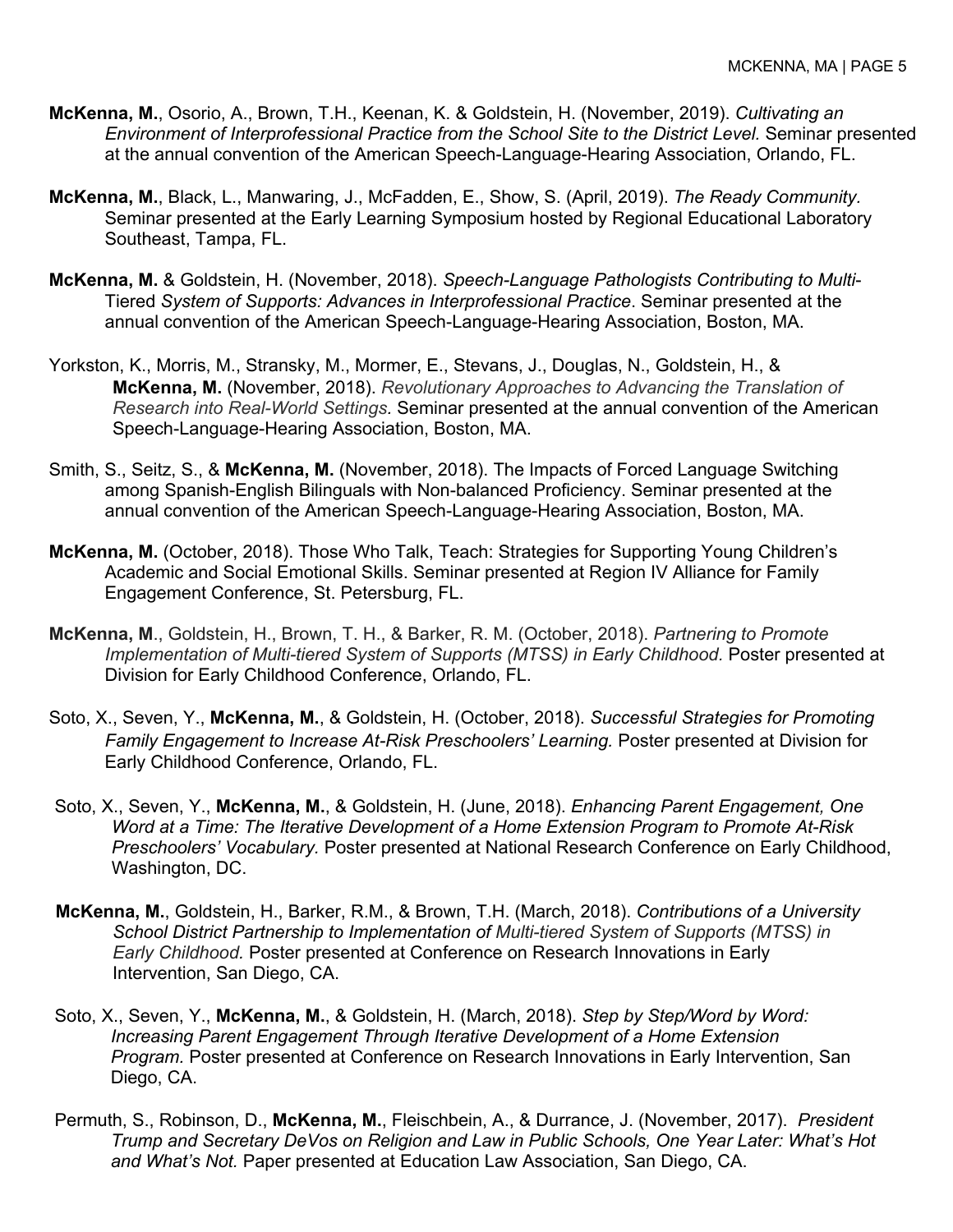- **McKenna, M.** & Velasco, J. (October, 2017). *Student's Accessibility to the Academic Curriculum with Support(s) from Offices of Disability Services in Higher Education.* Paper presented at American Association for Teaching and Curriculum, Denver, CO.
- **McKenna, M.** (May, 2017). *Using My Voice to Promote Equitable Problem Solving.* Paper presented at the Currere Exchange Second Annual Retreat and Conference at Miami University, Oxford, OH.
- **McKenna, M.** & Velasco, J. (April, 2017). *Student's Accessibility to the Academic Curriculum with Support(s) from Offices of Disability Services in Higher Education.* Poster session presented at Alternative Truths and Un-Truths: Implications for Democracy, Diversity, and Data in Education at University of South Florida, Tampa, FL.
- Preis, J., & **McKenna, M.** (April, 2010). *Sensory Integration Therapy and Expressive Language of Children with Autism.* Poster session presented at Emerging Scholars: A Celebration of Graduate Research at Loyola University Maryland, Baltimore, MD.
- Preis, J., & **McKenna, M.** (November, 2009). *Sensory Integration Therapy and Expressive Language of Children with Autism.* Poster presented at the annual convention of the American Speech-Language-Hearing Association, New Orleans, LA.

## **GRANTS**

#### **FUNDED**

*Gauging the Benefits of State-Funded Preschool for Early Language and Literacy: The Case of COVID-19.* Role: Co-Principal Investigator. \$50,000, funded by Spencer Foundation, Small Research Grant, 2021-2023.

*Applying Four Step Problem Solving to Make Decisions about Areas of Excellence and Opportunities for Growth at El Centro.* Role: Consultant, Research Partner. \$200,000, funded by Ewing Marion Kauffman Foundation, Quality Enhancement Grant, 2021-2023.

*The Impact of COVID-19 on Early Literacy Development.* Role: Co-Principal Investigator. \$4,000, funded by American Educational Research Association, Division E Seed Grant, 2021-2022.

*Adding Confidence to our CCCs: Identifying Barriers and Providing Solutions to Strengthen SLPs' Service of Bilingual Children*. Role: Co-Investigator. \$15,000, funded by American Speech-Language-Hearing Association, 2020-2021.

*Books for Pre-Kindergarten Classrooms in Hillsborough County Public Schools.* \$13,728, funded by Title IV Part A Student Support and Academic Enrichment Grant Florida Department of Education, 2019-2020.

*Research Partnership to Improve a Multi-Tiered System of Supports in Early Childhood Programs in a Large Urban District.* Role: Project Coordinator. \$400,000, funded by US Department of Education, Institute of Education Sciences, 2016-2018.

#### **UNDER REVIEW**

*Investigating Kindergarten and First Grade Writing to Improve Assessment and Instruction*. Role: Principal Investigator. Institute of Education Sciences CFDA 84.305A. Amount Requested: \$950,912

## **TEACHING & MENTORSHIP EXPERIENCE**

#### **COURSES TAUGHT**

Spring 2019-2020 IDS 2912 Globally Engaged, Mentored Undergraduate Research, USF